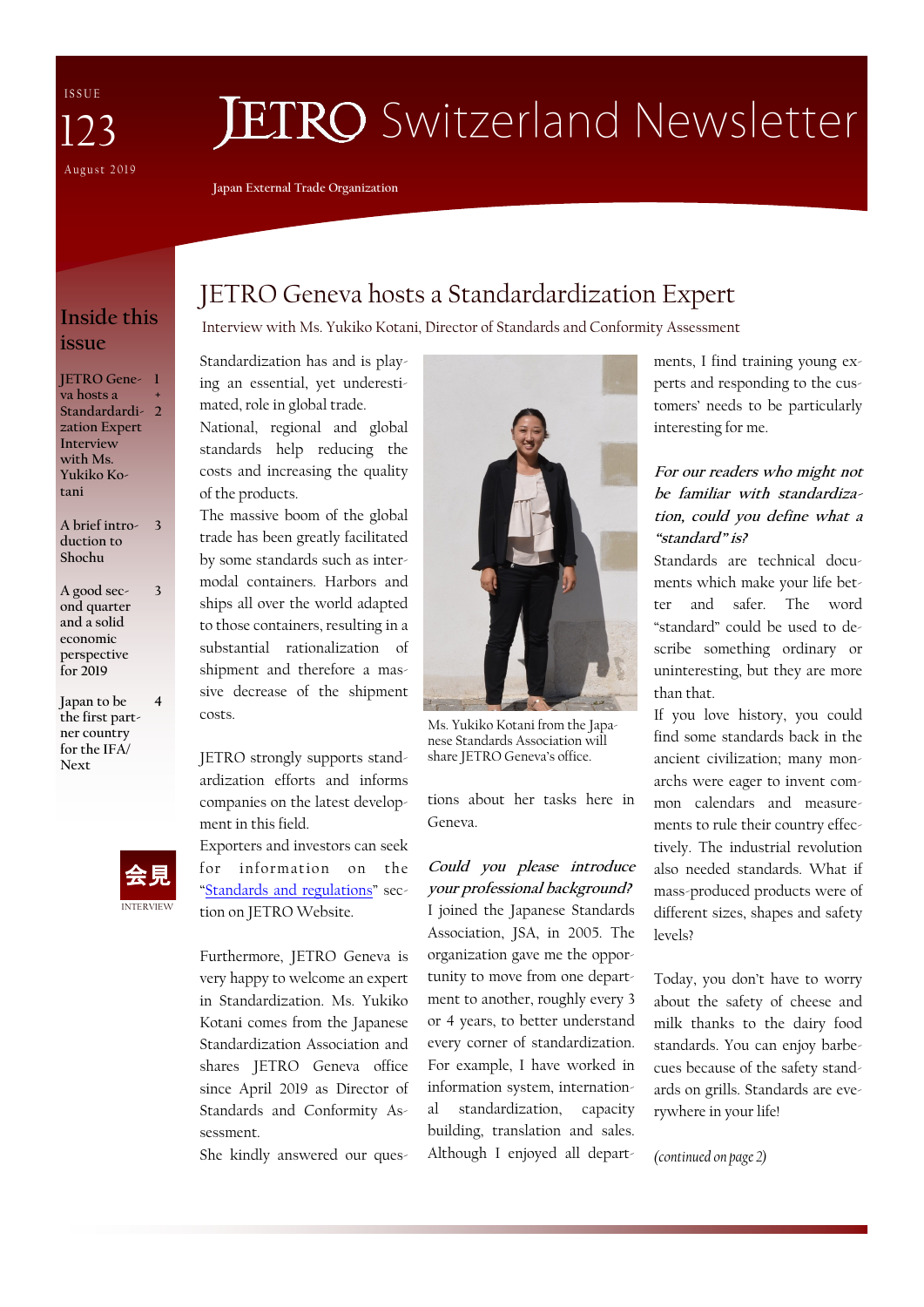## JETRO Geneva hosts a Standardardization Expert

Interview with Ms. Yukiko Kotani, Director of Standards and Conformity Assessment

*(continued from page 1)* 

#### **What are your main tasks here in Geneva?**

**What is the Japanese Standards Association and what does it do?**  We do almost everything related to standards. We create standards, promote their use, try to reach stakeholders to ask for their participation in standards-making processes, provide training courses for industries and academia… the list goes on. We are currently working hard to be a place for anyone seeking solutions for both Japanese and international standards and standardization.

#### **Which fields of standardization are especially relevant for Japan?** As you may expect, Japan has long

been active in making standards for a variety of industrial areas, such as electrical devices and automobiles. More recently, our interest grew especially in areas such as IoT, AI, circular economy, sustainable finance and services.

#### What are the latest trends in I am fascinated by Swiss history **standardization?**

Traditionally, standards were discussed within the context of one industry. It meant that you could focus on one or two technical committees to make standards. That is not the case today, especially in innovative areas. For example, if you talk about standards for IoT, they could be relevant to almost all industries, e.g. medical, electrical, audiovisual and service industries.

One of my missions is to connect people from Japan, namely my colleagues and Japanese stakeholders, with international/European standards bodies and help enhance collaboration between them. That's why I often travel across Europe to visit various organizations. Geneva is important because it is home to two international standards organizations, ISO and IEC.

In addition to working as a bridge between Japan and Europe in terms of standards, I am looking forward to my direct contribution to ISO and IEC activities in some way, for example by joining working groups or workshops while I am here in Geneva.

#### **What do you think about Switzerland and Geneva so far?**

If you love history, language and train trips as much as I do, there is no doubt Switzerland is your destination.

because it is so unique. It is also interesting that each canton has a high autonomy but is still well governed, which makes the country one of the safest and most stable in Europe.

Switzerland is the second multilingual country I have lived in, Canada being the first. When I turn on the TV, I can listen to many different languages. I could even find a few



The logo of the [Japan Standards Associ](https://www.jsa.or.jp/en/)[ation](https://www.jsa.or.jp/en/)

programs in Japanese, which you could never expect if you came to Japan as a foreigner.

I am impressed that the country is ranked first for the number of train trips in Europe far ahead of any other countries (72 times in 2018 according to the [LITRA\).](https://litra.ch/de/aktuelles/schweiz-bleibt-europameisterin-im-bahnfahren1/)

I see why Swiss public transportation is convenient, clean and mostly on time. Japan has a similar reputation, but spectacular Swiss landscapes from the windows are special for me.

In fact, it is challenging to describe Geneva because there are so many different faces to it, more often than not these aspects are opposite to each other. Geneva is a city but it's not far from nature, it's influenced by French culture but it's also international. I still have so much to learn about this city, but I am certain Geneva is like no other city in the world.

INTERVIEW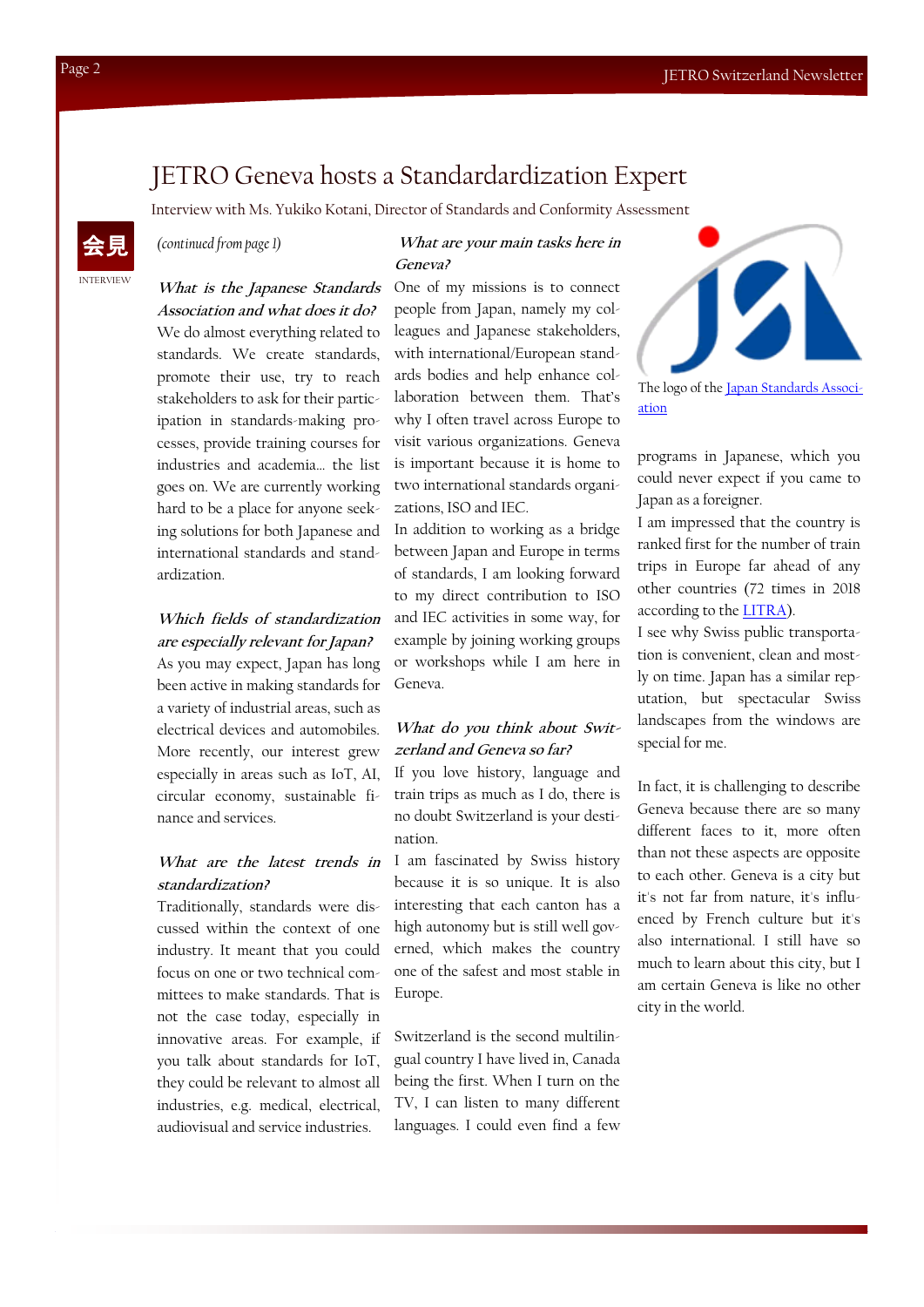# A brief introduction to Shochu

Japanese food specialties are appreciated all around the world and this is also true for beverages.

We have already reported about the subtleties and the elaborate taste of sake. Today, we would like to briefly introduce you to shochu.

Unlike sake, which is a brewed beverage (actually closer to beer than wine), shochu is a distilled beverage. Typical shochu contains 25% of alcohol but the level can go up to 45%. It can be distilled from rice, sweet potatoes, cereals, brown sugar and so on.

Produced on the southern island of Kyushu, the process is always the same; only the main ingredient changes. A rice-based must is steamed and seeded with the "koji", the same fungus used for soy sauce or sake. The must is then mixed with water, yeast and the main ingredient. The mixture will then be fermented and distilled.

Korui shochu is a multiple distilled

shochu for which a special machine is necessary. Korui is diluted for sale to contain less than 36% of alcohol.

Honkaku shochu is a singly distilled shochu. It catches all the taste from the main ingredient and must contain less than 45% of alcohol.

In its effort to promote Japanese

food and beverage specialties, JET-RO will organize a tasting event on August 29th in Geneva.

The event will take place in the temporary "Aux Milles Pins" space on the 1st floor of the Brachard shop, 10 rue de la Corraterie. More details can be found on the [website.](https://www.jetro.go.jp/switzerland/_435871/_443323.html)

Great Shochu from [Kokuto Shochu Asahi Distillery](http://kokuto-asahi.co.jp/eng/products/) and [Taikai Shuzo](http://www.taikai.or.jp/product/index.html)

# A good second quarter and a solid economic perspective for 2019

This summer, the Cabinet office has published both the figures for the 2019 second quarter (April-June) and the mid-year economic forecast for the fiscal year 2019 (April 2019-March 2020).

In 2019's Q1, the GDP growth was mostly the result of the fast decreasing imports rather than an actual increase of consumption or exports.

This uncommon situation has not

continued for the Q2, during which the Japanese economy enjoyed a 0.4% expansion thanks to the domestic consumption (+0.7%).

This good news is coherent with the Mid-Year Economic Projection for FY2019, setting a real GDP growth of 0.9%. The inflation should increase to 0.7%. The increase in domestic consumption is good news, considering the current weakness seen in exports over the last months. The cabinet office warns that risk might come from ongoing trade issues and their impact on the global economy.

The Rugby World Cup 2019 and the Olympic and Paralympic Games 2020 will support the domestic consumptions and boost the already high number of foreign visitors.

[Quarterly Estimates](https://www.esri.cao.go.jp/jp/sna/data/data_list/sokuhou/gaiyou/pdf/main_1e.pdf) [Mid-Year Economic Projection](https://www5.cao.go.jp/keizai/mitoshi/2019/r010729shisan-e.pdf)

# 動向

TREND